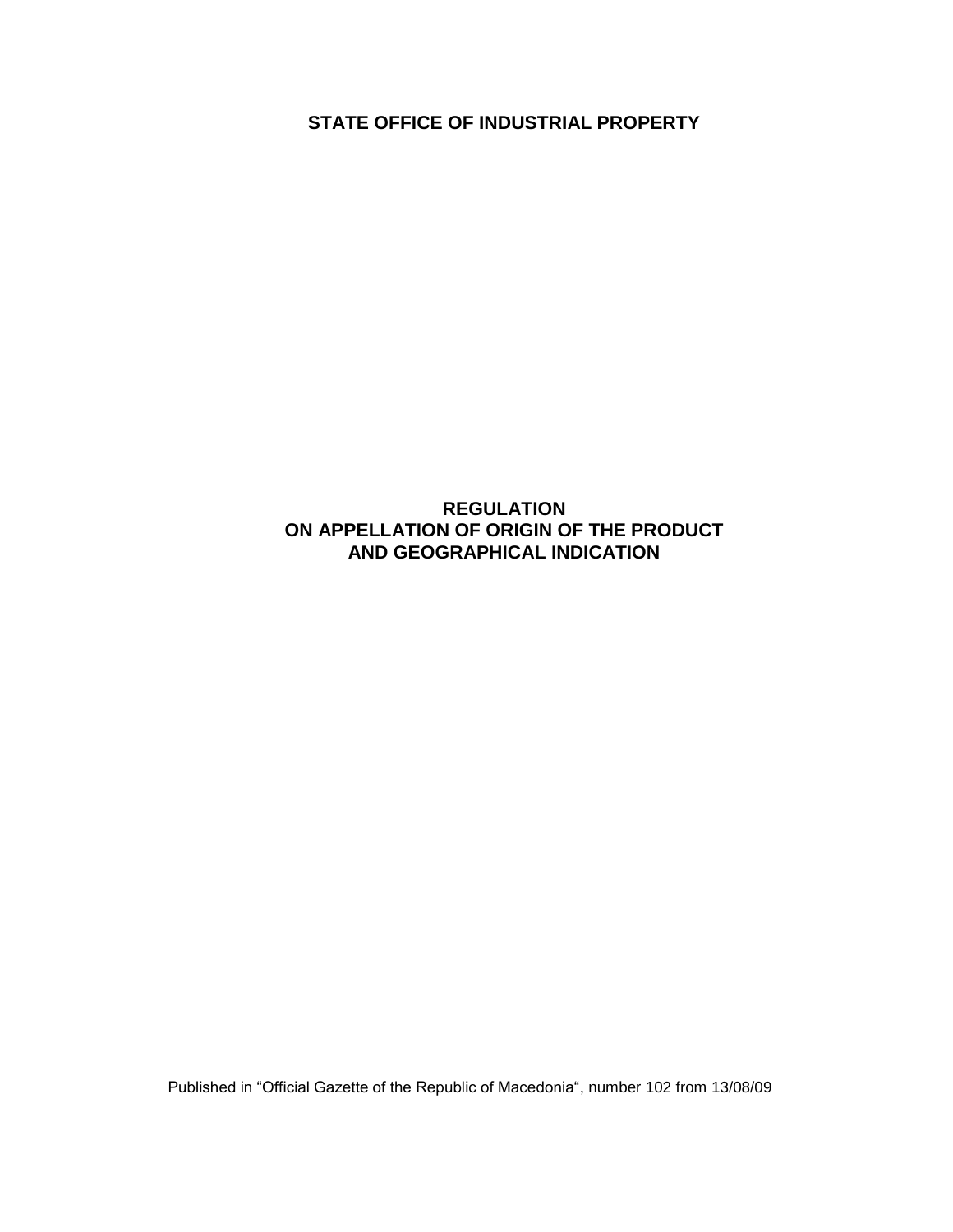On the basis of Article 240 paragraph (3), 241 paragraph (1) and (2), 244 paragraph (2), 246 paragraph (4), 248 paragraph (2), 254 paragraph (2), 255 paragraph (2), 256 paragraph 2),261 paragraph (6), 263 paragraph (5 of the Law on Industrial Property ("Official Gazette of the Republic of Macedonia" No 21/09), the Director of the State Office of Industrial Property enacts:

#### **REGULATION ON APPELATION OF ORIGIN OF THE PRODUCT AND GEOGRAPHICAL INDICATION**

#### **I. GENERAL PROVISIONS**

## **Content of the Regulation**

#### **Article 1**

This Regulation regulates the content and form of the application for protection of geographical name, elaboration and other constituent elements and attachments to the application; content and form of the application for grant of right to use and other constituent elements; the requirements that shall fulfil the institution which prepares the elaboration and the other institution which pursues inspection of the specific characteristics of the product; content end manner of maintaining the Register of applications for protection of the geographical names, Register of applications for use of the protected geographical names, Register of the protected geographical names and Register of the users of the protected geographical name; the data for protected geographical name and granted right to the authorized user that are published in the Official Gazette of the State Office of Industrial Property (hereinafter: Office); content of the certificate for the granted right of authorized user; the content and form of the request for entry of the changes in the Register of the protected geographical names; the content and form of the request for entry of the changes of the applicant, i.e. authorized user in an appropriate register; the content and form of the request for renewal of the right validity for using the protected geographical name and the content of the request for cancellation of the decision of the granted right for use of the protected geographical name.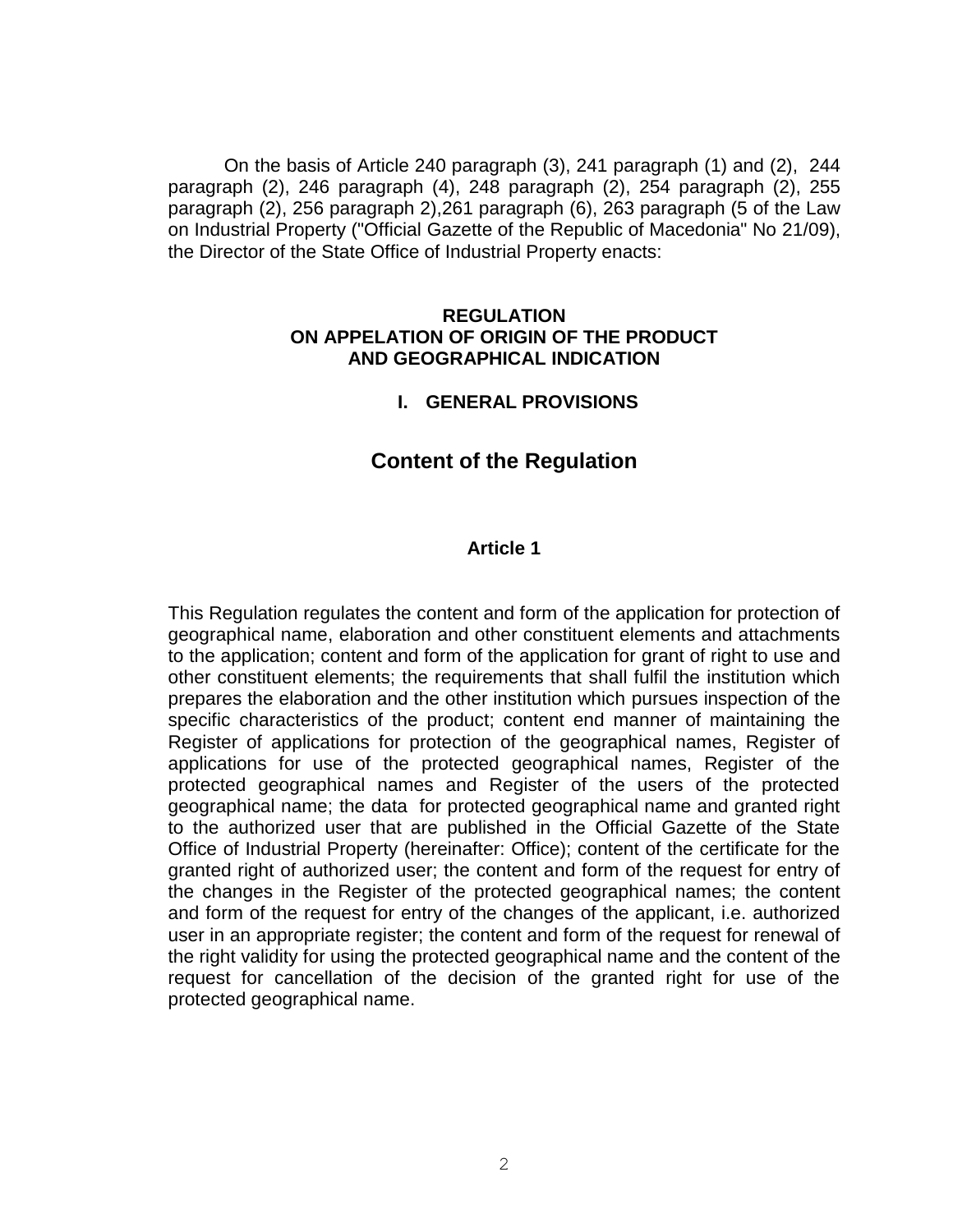## **II. APPLICATION FOR PROTECTION OF GEOGRAPHICAL NAME AND APPLICATION FOR GRANT OF A RIGHT TO USE**

#### **Content and form of the application for protection of geographical name and Elaboration**

## **Article 2**

(1) Application for protection of geographical name shall contain:

- 1) Request for protection of geographical name, indicating that protection by appellation of origin or geographical indication is sought and
- 2) Elaboration for the product which shall be marked by geographical name (hereinafter: Elaboration).

(2) Application for protection of geographical name that is filed by a foreign person shall contain:

1) Request for protection of geographical name, indicating that protection by appellation of origin or geographical indications sought and 2) Evidence that the geographical name is protected in the country of origin.

(3) As an evidence that geographical name has been protected in the country of origin, shall be considered a copy of public certificate or other legal act in the official language of the country of origin, as well as certified translation in Macedonian language in one copy.

(4) Certified translation in Macedonian language of paragraph 3) of this Article may be filed in a term of one month from a date of filing the application.

(5) The Request of paragraph (1) of this Article shall be filed in three copies in the Form DZIS-GN1*,* on A4 paper size, given in Appendix 1, which forms an integral part of this Regulation*.*

#### **Other constituent elements and attachments to the application**

### **Article 3**

(1) The following constituent elements and attachments in written form shall be enclosed to the application for protection of the geographical name of Article 2 of this Regulation:

- 1) Data for other applicants and statement for joint agent if the application has been filed by several applicants and
- 2) Power of attorney if the application is filed through a representative.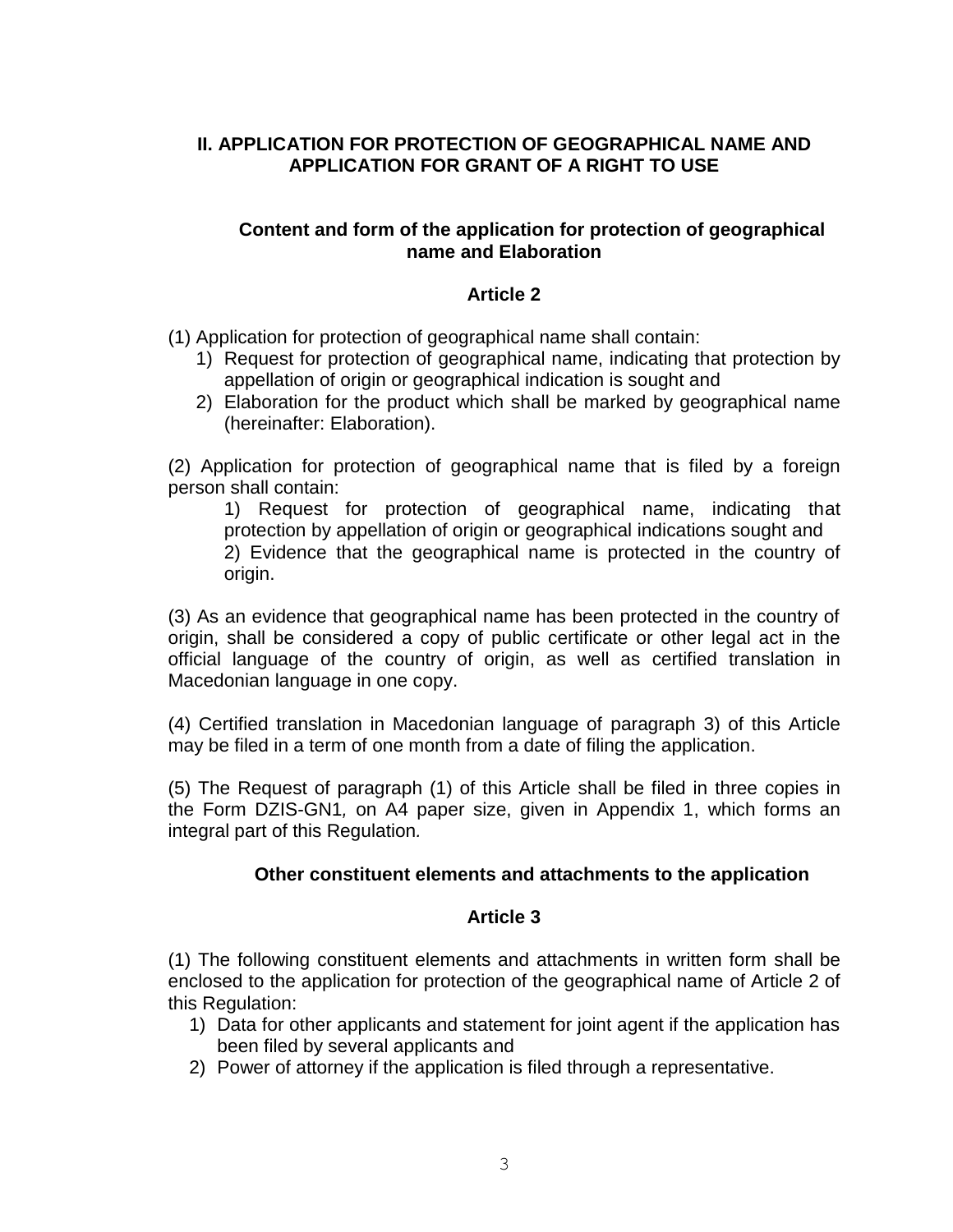(2) The constituent elements and attachments of paragraph (1) of this Article shall contain signature and seal of the applicant, i.e. of the representative if the application is filed through a representative.

(3) If the constituent elements and attachments of paragraph (1) in this Article are filed additionally, they should contain the application number of the application for protection of the geographical name (hereinafter: "GN- number").

### **Supplement to the form**

### **Article 4**

(1) If the space provided in the related section of the request for DZIS-GN1 is not sufficient, the requested data shall be enclosed as a separate supplement to the Form in total content, indicating the number of the section to which the supplement refers to.

(2) The Office shall not examine data punctuality listed in the request for protection of a geographical name.

### **Content of Elaboration**

### **Article 5**

(1) Elaboration shall contain:

1) Geographical name of a product that shall be protected;

2) Brief chronology for the production of a product marked by geographical name;

3) Data for geographical region as origin of a product whose geographical name shall be protected:

- Closer determination of geographical region, administrative and natural borders
- Geographical map, i.e. geographical map of the Republic of Macedonia, where a geographical region as origin of the geographical name shall be marked, as well detailed map of this region
- Other data characteristic for that region as climate, hydrograph, characteristics of a soil and vegetation;

4) Professionally prepared description of the method and procedure of production, i.e. manufacture of a product that shall be marked by an appellation of origin or geographical indication;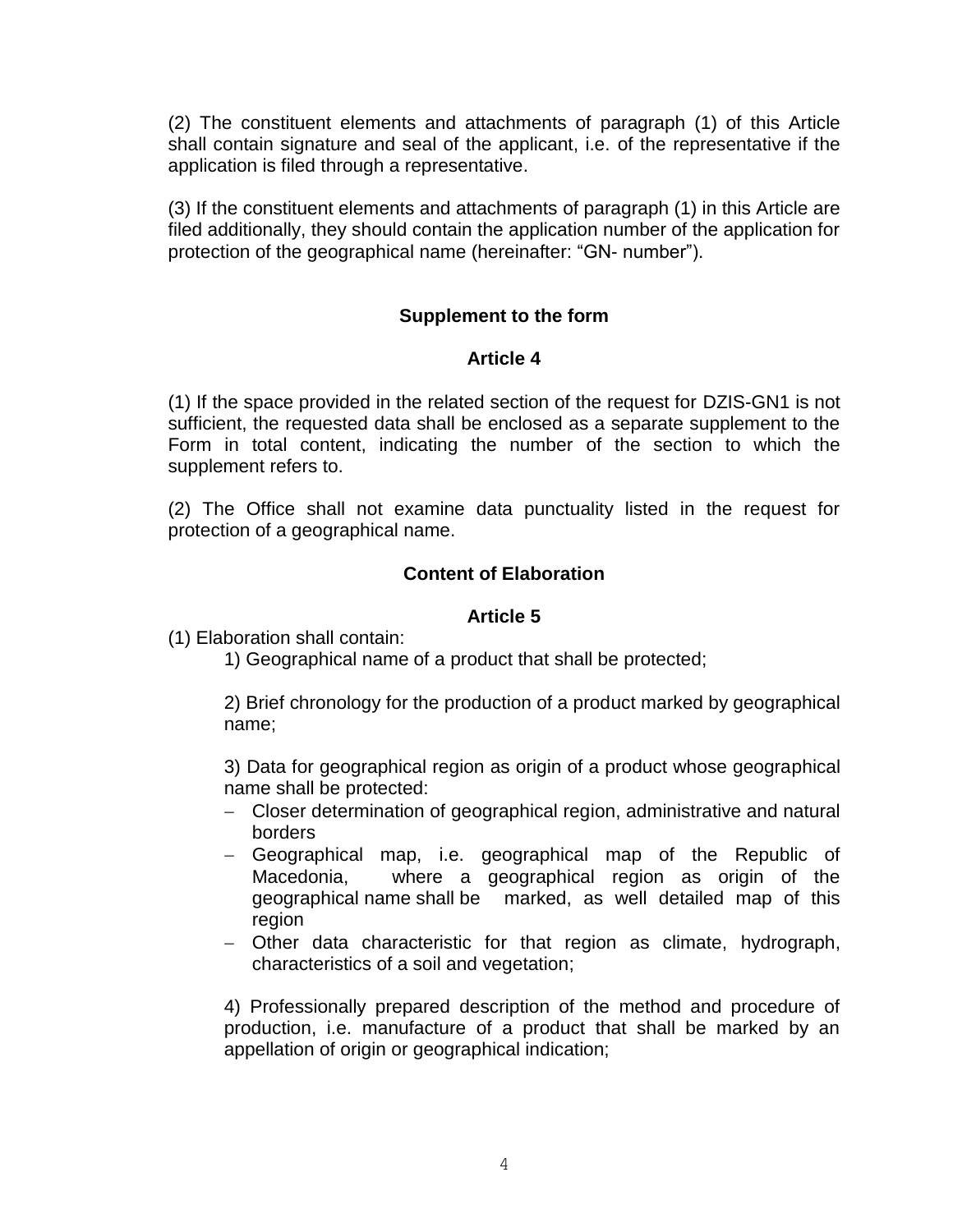5) Data for specific features and quality of product and the relation of those specific features of a product by the area, climate and soil or with the ordinary manner and procedure of production, i.e. manufacture.

6) Data for the possible capacity of annual production of a certain product, by expected annual increase of a capacity or possible variations depending on a product type.

- 7) Control of a product:
- Frequency of the inspection, in dependence of the type of the product concerned and
- Possibility for inspection by other institution upon a request of one of the parties.

(2) Each of the components of the Elaboration shall begin with a new sheet. All sheets shall be numerated by Arabic numerals and beside each title a signature and seal of the author of the Elaboration shall be put.

(3) The evidence for the activity of the author of the elaboration shall be its integral part.

# **Content and form of the application for grant of right to use**

### **Article 6**

The application for grant of a right to use shall contain:

- 1) Request for granting a right to use the protected geographical name and
- 2) Components depending on requested protection in Articles 9 and 10 of this Article;

# **Other constituent elements and attachment**

# **Article 7**

(1) Besides the constituents elements of Article 6 the following constituents elements and attachments in written form shall be enclosed to the application for grant of a right to use:

- 1) Data for other applicants and statement for joint agent if the application has been filed by several applicants and
- 2) Power of attorney if the application is filed through a representative.

(2) The constituent elements and attachments of paragraph (1) of this Article shall contain signature and seal of the applicant, i.e. of the representative if the application is filed through a representative.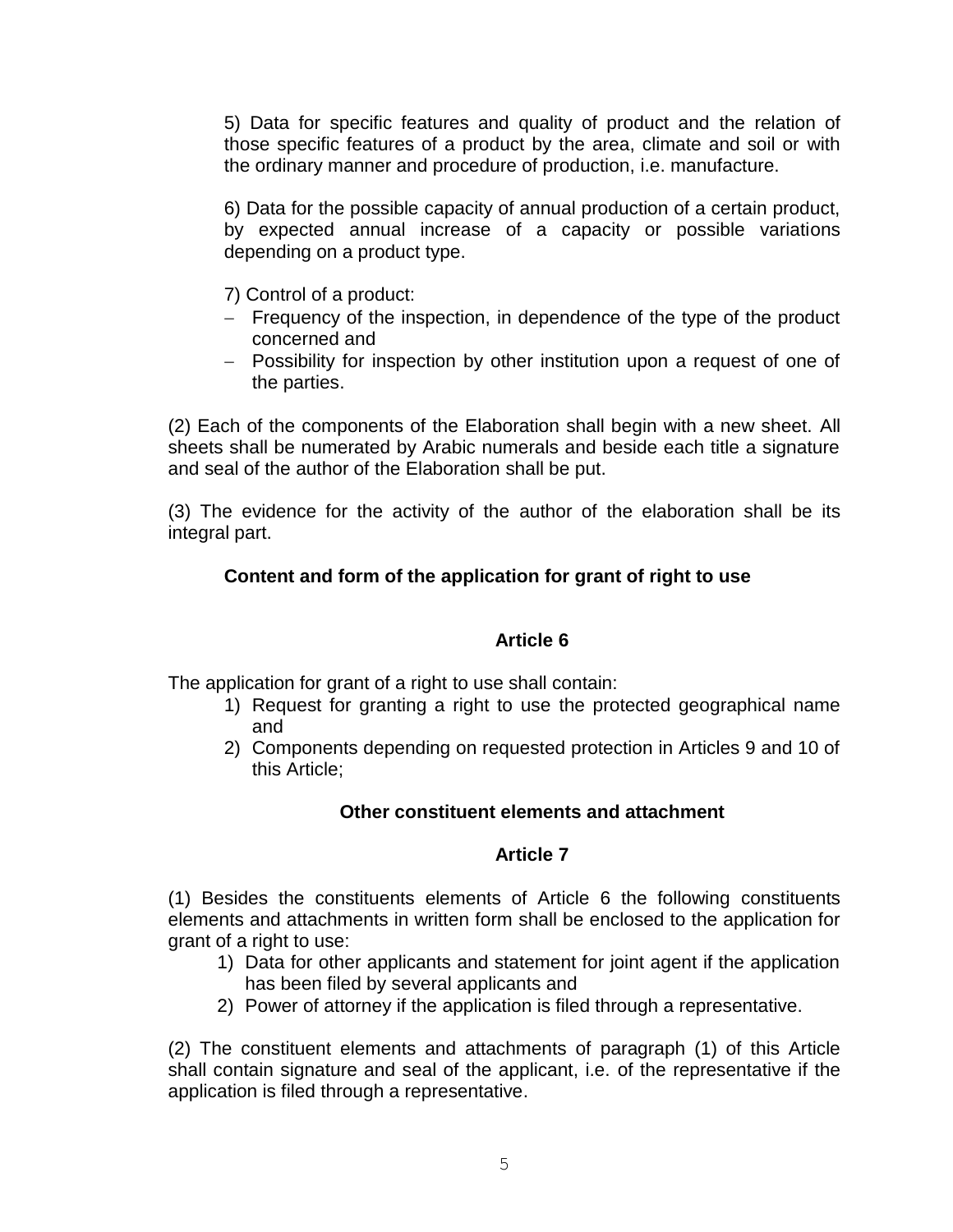(3) When the components and supplements of paragraph (1) in this Article are filed additionally, they should contain the application number of the application for grant of a right to use (hereinafter: "OK- number") to which shall be enclosed.

## **Request for grant of a right to use of a protected geographical name**

### **Article 8**

(1) The request from Article 6 paragraph 1) of this Regulation shall be filed in the Form DZIS-OK1*,* three copies, on A4 paper size, given in Appendix 2, which forms an integral part of this Regulation.

(2) If the space provided in the related section of the request for DZIS-OK1 is not sufficient, the requested data shall be enclosed as a separate supplement to the Form in total content, indicating the number of the section to which the supplement refers to.

(3) The Office shall not examine data punctuality listed in the request for grant of a right to use of the protected geographical name.

## **Constituent elements of the application for grant of a right to use to domestic person**

### **Article 9**

If the grant of a right to use for the protected geographical name is requested for a domestic person the following attachments shall be enclosed to the request:

- 1) evidence on the activity pursued by the applicant;
- 2) evidence that inspection has been carried out, i.e., a certificate of the competent institution that the product manufactured by the applicant meets the requirements for granting of the right to use of the protected geographical name, shall be not older than 6 months, containing data of a possible annual capacity of the production;
- 3) evidence for paid fee;

## **Constituent elements of the application for grant of a right to use to foreign person**

### **Article 10**

(1) If the grant of a right to use for the protected geographical name is requested for a foreign person the following attachments shall be enclosed to the request:

- 1) Evidence that the person is an authorized user of protected geographical name in compliance of the national legislation in the country of origin and
- 2) Evidence for paid appropriate fee.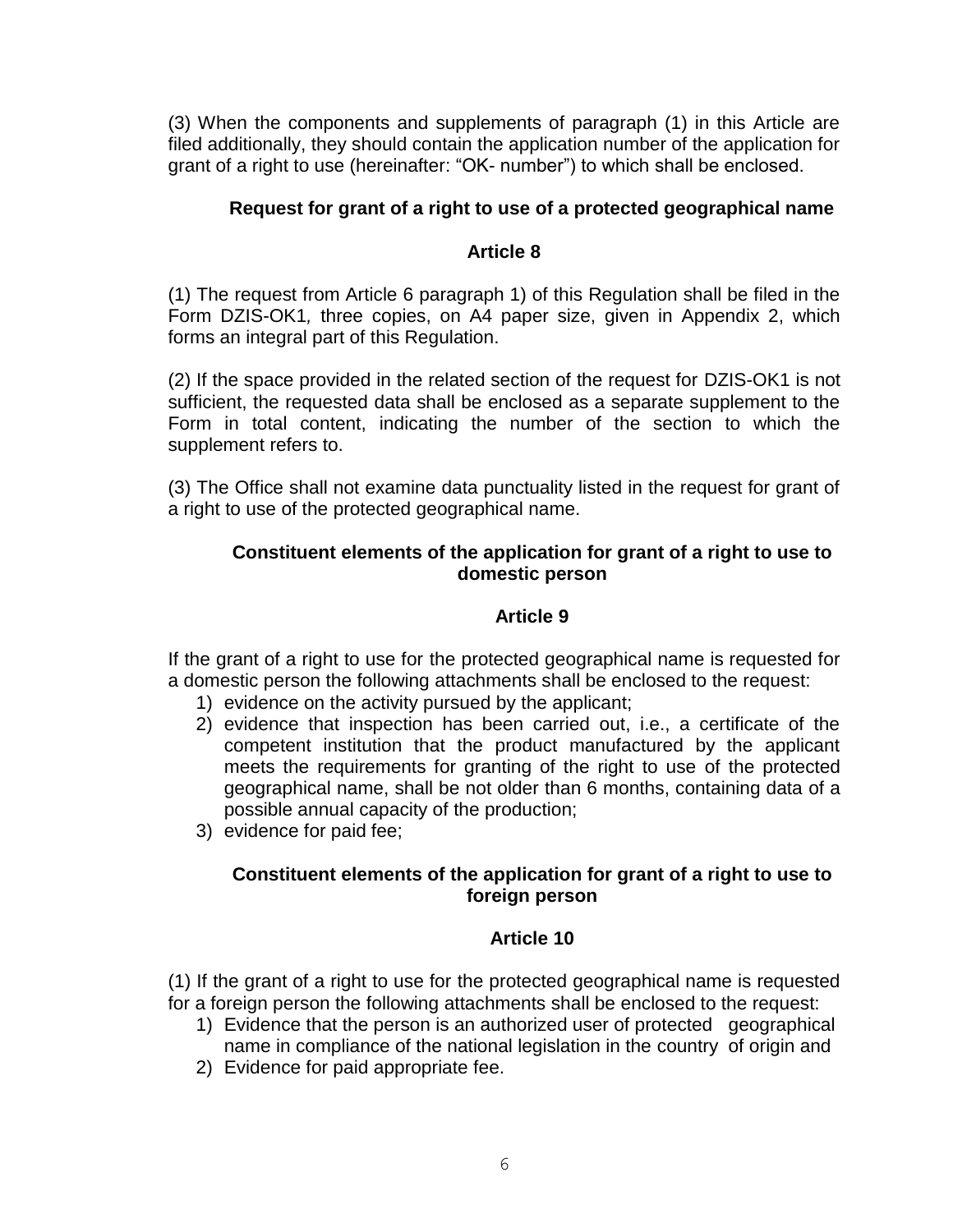(2) As an evidence that the person is an authorized user of protected geographical name in the country concerned, a copy of official certficate or other legal act in the official language of the country of origin, as well as certified translation in Macedonian language in one copy, shall be considered.

### **III THE REQUREMENTS THAT THE INSTITUTION WHICH PREPARED THE ELABORATION SHALL FULFIL AND THE REQUREMENTS THAT THE INSTITUTION WHICH PURSUES THE INSPECTION OF THE SPECIAL FEATURES OF THE PRODUCT SHALL FULFIL**

### **Article 11**

(1) The Elaboration shall be prepared by an institution which, depending on a type of a product marked by a protected geographical name, has appropriate expertised staff, as well technical conditions and is registered for pursuing of the relevant activity.

(2) The inspection shall be carried out by an institution which, depending on a type of a product marked by the protected geographical name, has appropriate expertised staff, as well technical conditions and is registered for pursuing of the relevant activity.

# **IV CONTENTS AND MANNER OF MAINTAINING THE REGISTERS**

# **Register of applications for protection of the geographical names**

### **Article 12**

(1) Register of applications for protection of the geographical names shall contain:

- 1) GN number and register number;
- 2) Filing data of the application;
- 3) Correspondence address; surname, name, address, telephone, fax and e-mail address;
- 4) Data of the applicant: surname, name and address of a natural person, i.e. company and registered seat of a legal person; name and seat of the association of the producers, title of the state body, i.e. local selfgovernment unit;
- 5) Representative data, if the application is filed through a representative: surname, name and address of a natural person, i.e. company and registered seat of a legal person;
- 6) The geographic name, with an indication that protection with appellation of origin, i.e. geographical indication is sought;
- 7) Type of a product to which the geographical name refers and possible annual capacity of production;
- 8) Name of the geographical region from which the product originates;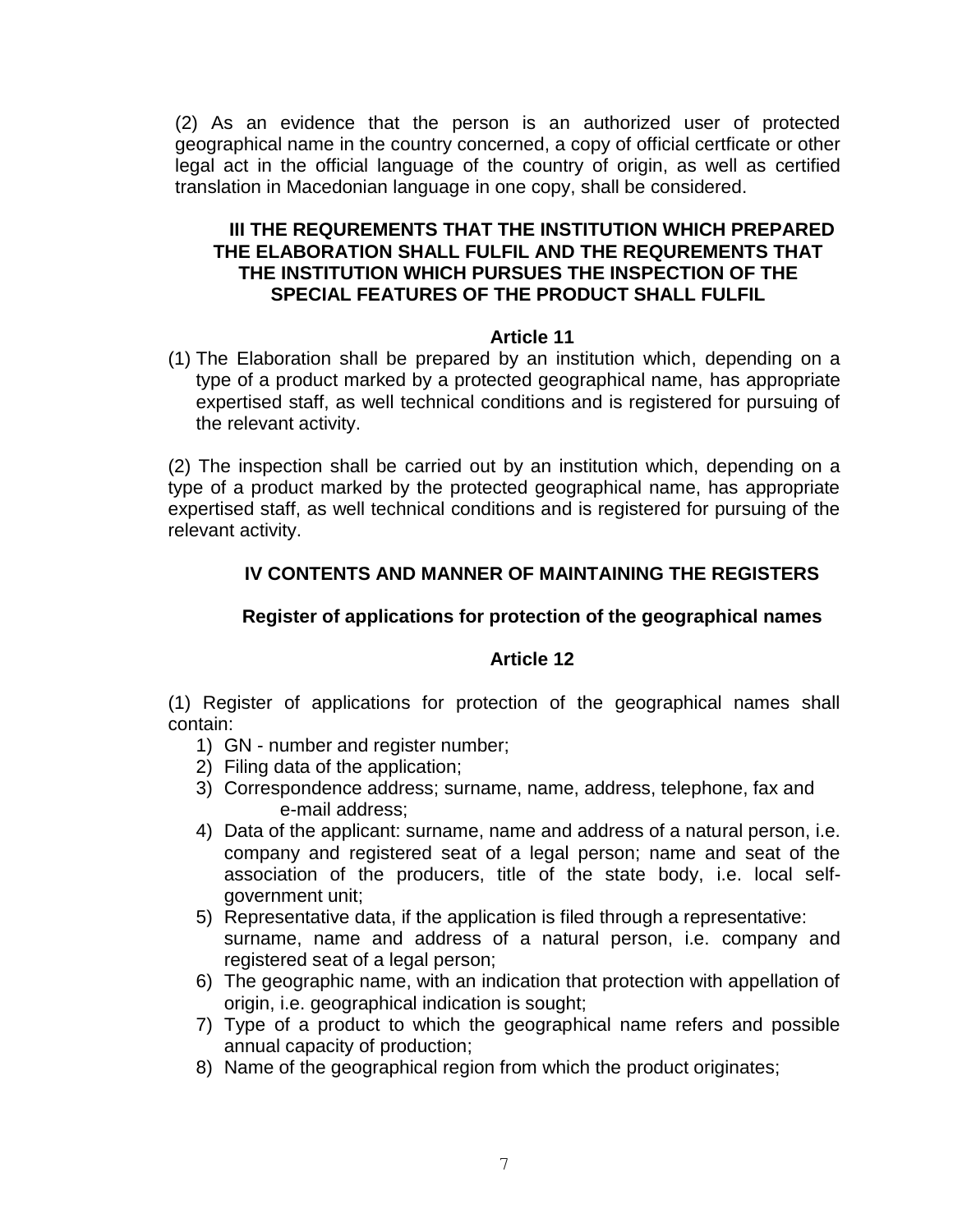- 9) Data for the competent institution for control (name and seat of a legal person);
- 10) Data for the Office decision:
	- $-$  the date of adoption of the decision for protection of the geographical name,
	- registration number of the protected geographical name and
	- $-$  name of the country of origin.
- 11) Data on the protection on behalf of a foreign person:
	- $-$  name of the country,
	- name and address of the institution that carried out the registration,
	- $-$  registration number of the geographic name,
	- number and date of the document, i.e., legal act providing for the registration.
- 12) Data for the judicial decision;
- 13) Data for the Administrative Court decision;
- 14) Data for the request for continuation of the procedure and decision, and
- 15) Data for the proposal of returning to the previous condition and decision.
- 16) The Register of paragraph (1) in this Article shall be maintaining in an electronic form.

# **Register of applications for use of protected geographical names**

# **Article 13**

(1) Register of applications for use of protected geographical names shall contain:

- 1) OK-number and register number;
- 2) filing date of the application;
- 3) correspondence address; surname, name, address, telephone, fax and e-mail address;
- 4) data of the applicant: surname, name and address of a natural person, i.e. company and registered seat of a legal person; name and seat of the association of the producers;
- 5) type of the activity performed by the applicant;
- 6) the territory to which the applicant belongs;
- *7)* representative data: surname, name and address of a natural person, i.e. company and registered seat of a legal person and registered number of the representative;
- 8) geographical name to which the application refers and indication that it is protected by an appellation of origin or by geographical indication;
- 9) data for grant of a right for authorized user to a foreign person in the country of origin:
	- $-$  name of a country granting the right
	- $-$  name and address of the institution granting the right;
	- $-$  register number of the user and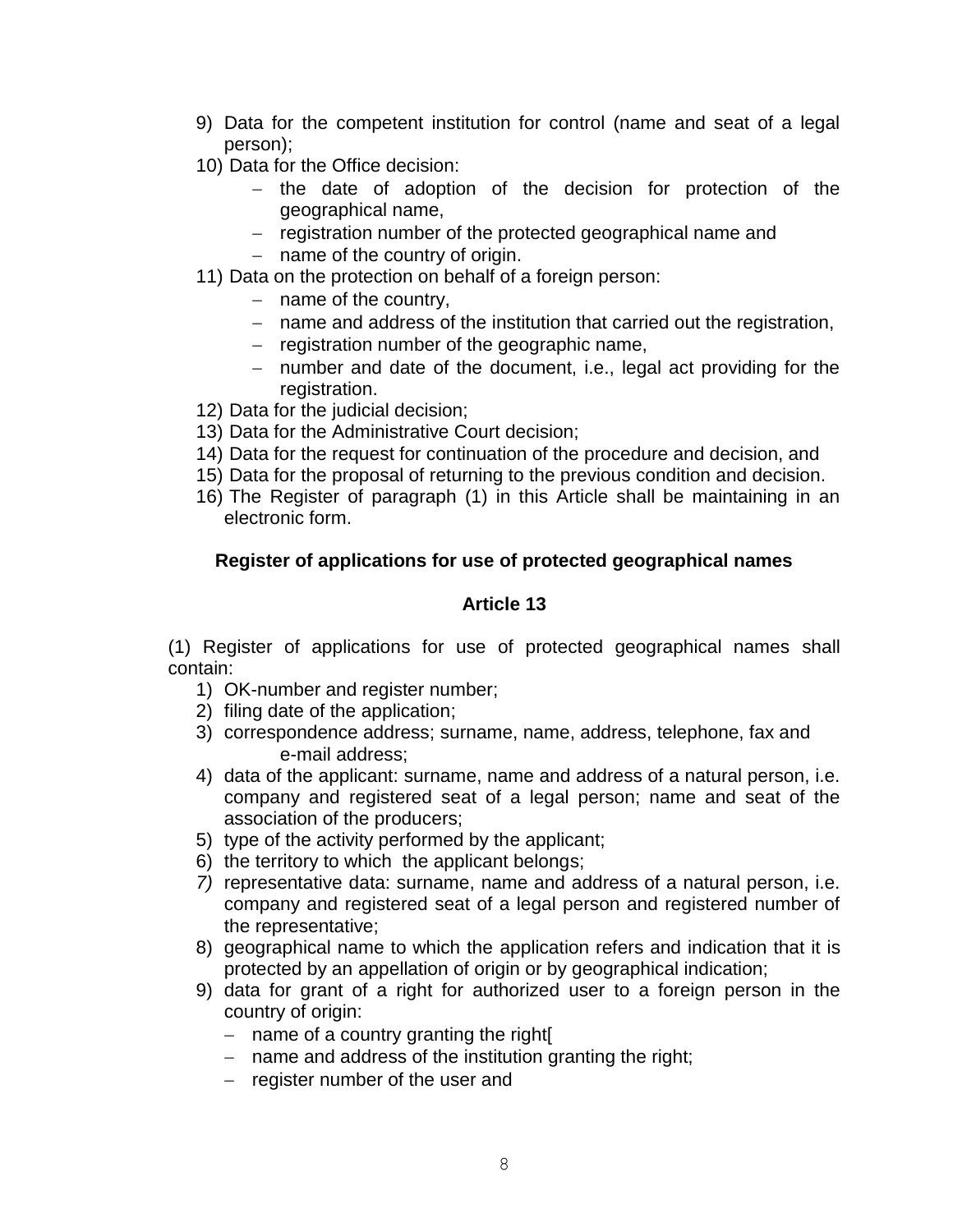- number and date of the public certificate or legal act for granting of a right.

10) GN-number and register number of protected geographical name to which the application refers;

11) type of a product which shall be marked by protected geographical name and annual capacity of the production;

12) competent inspection institution;

13) data for the inspection pursued, Certificate, number and date;

14) data for the changes which refer to the person filing the application for grant of a right to use the protected geographical name and number and date of the request for a change;

15) data for the Office decision:

- date of adoption of the decision for grant of a right to an authorized user;

- register number of the authorized user;

- name of the country of origin.

16) data for the judicial decision;

17) data for the Administrative Court decision

18) data for the request for continuation of the procedure and decision, and

19) data for the proposal of returning to the previous condition and decision.

(2) The Register of paragraph (1) in this Article shall be maintaining in an electronic form.

### **Register of protected geographical names**

### **Article 14**

(1) Register of the protected geographical names shall contain:

1) register number of protected geographical name and GN- number;

2) filing date of the application;

3) data of the applicant: surname, name and address of a natural person, i.e. company and registered seat of a legal person; name and seat of the association of the producers, title of the state body, i.e. local selfgovernment unit;

4) representative data: surname, name and address of a natural person, i.e. company and registered seat of a legal person and registered number of the representative;

5) geographical name indicating that it is protected by an appellation of origin or by geographical indication and the name of the country of origin;

6) type of a product to which the geographical name refers;

- 7) name of the geographical region from which the product originates;
- 8) number and date of a decision;

9) date of publication;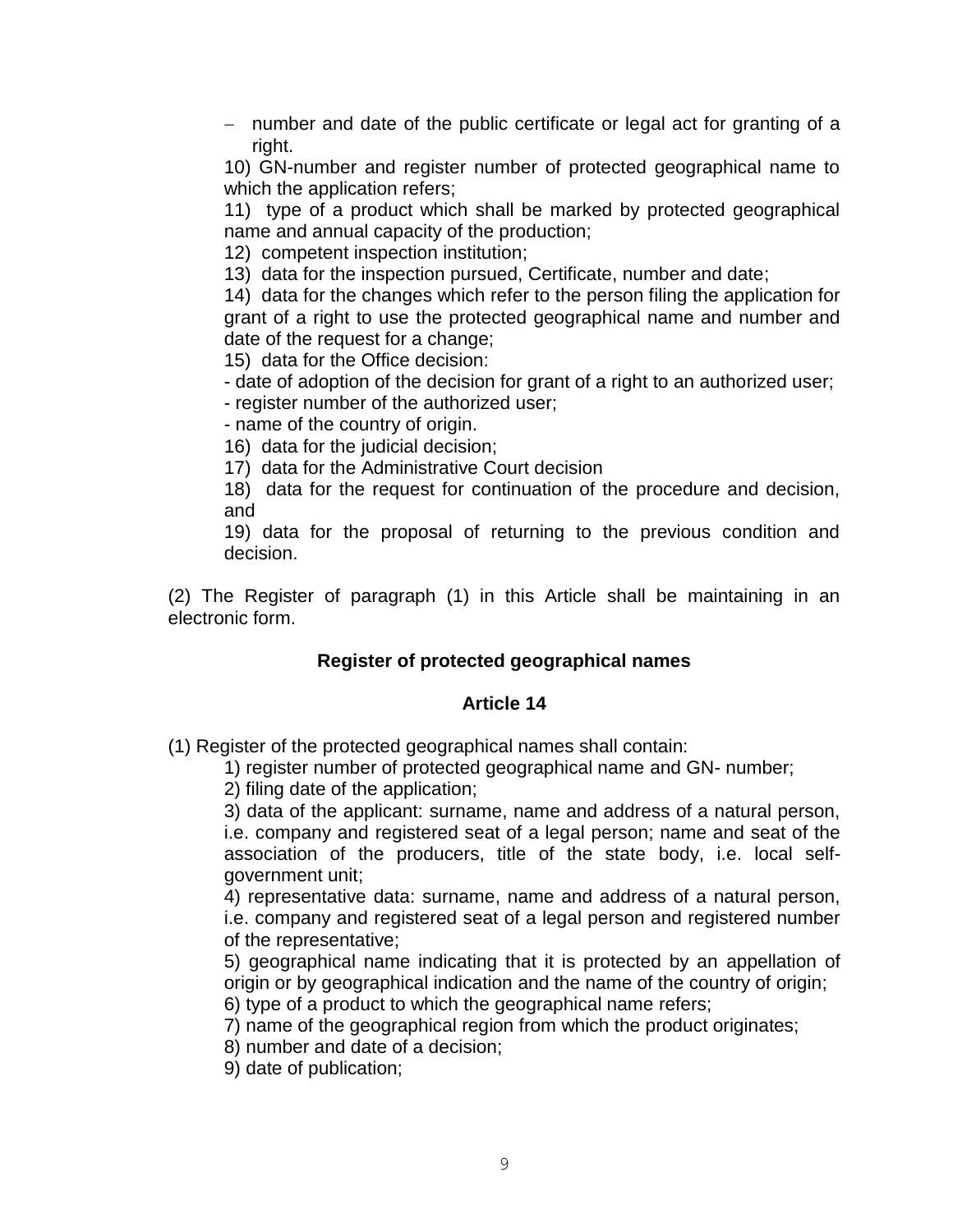10) authorized users of protected geographical name (surname, name and address of a natural person, i.e. company and registered seat of a legal person; name and seat of the association of the producers and their registration number of authorized user);

11) data for the competent institution for inspection of a product (name and registered seat of a legal person);

12) data on the protection on behalf of a foreign person:

- name of the country,

- name and address of the institution that carried out the registration,

- registration number of the geographical name and

- number and date of the document, i.e., legal act providing for the registration,

13) data for changes in Elaboration, number and date of decision,

14) data for announcement nullity of the decision for grant of a right of use,

15) data for the judicial decision;

16) data for the Administrative Court decision;

17) data for the request for continuation of the procedure and decision, and

18) data for the proposal of returning to the previous condition and conclusion.

(2) The Register of paragraph (1) in this Article shall be maintained in an electronic form.

# **Register of authorized users of protected geographical name**

# **Article 15**

(1) Register of users of protected geographical names, shall contain:

- 1) Register number of the authorized user;
- 2) OK number and filing date;
- 3) Data for the authorized user: surname, name and address of a natural person, company name and registered seat of a legal person, name and seat of the association of the producers;
- 4) Representative data: surname, name and address of a natural person, i.e. company and registered seat of a legal person and registered number of the representative;
- 5) Number and date of a decision;
- 6) Date of publication (number of the Official Gazette of the Office);
- 7) Register number of protected geographical name for which the user shall be authorized;
- 8) Geographical name, indicating that is protected by an appellation of origin or by geographical indication and name of the country of origin;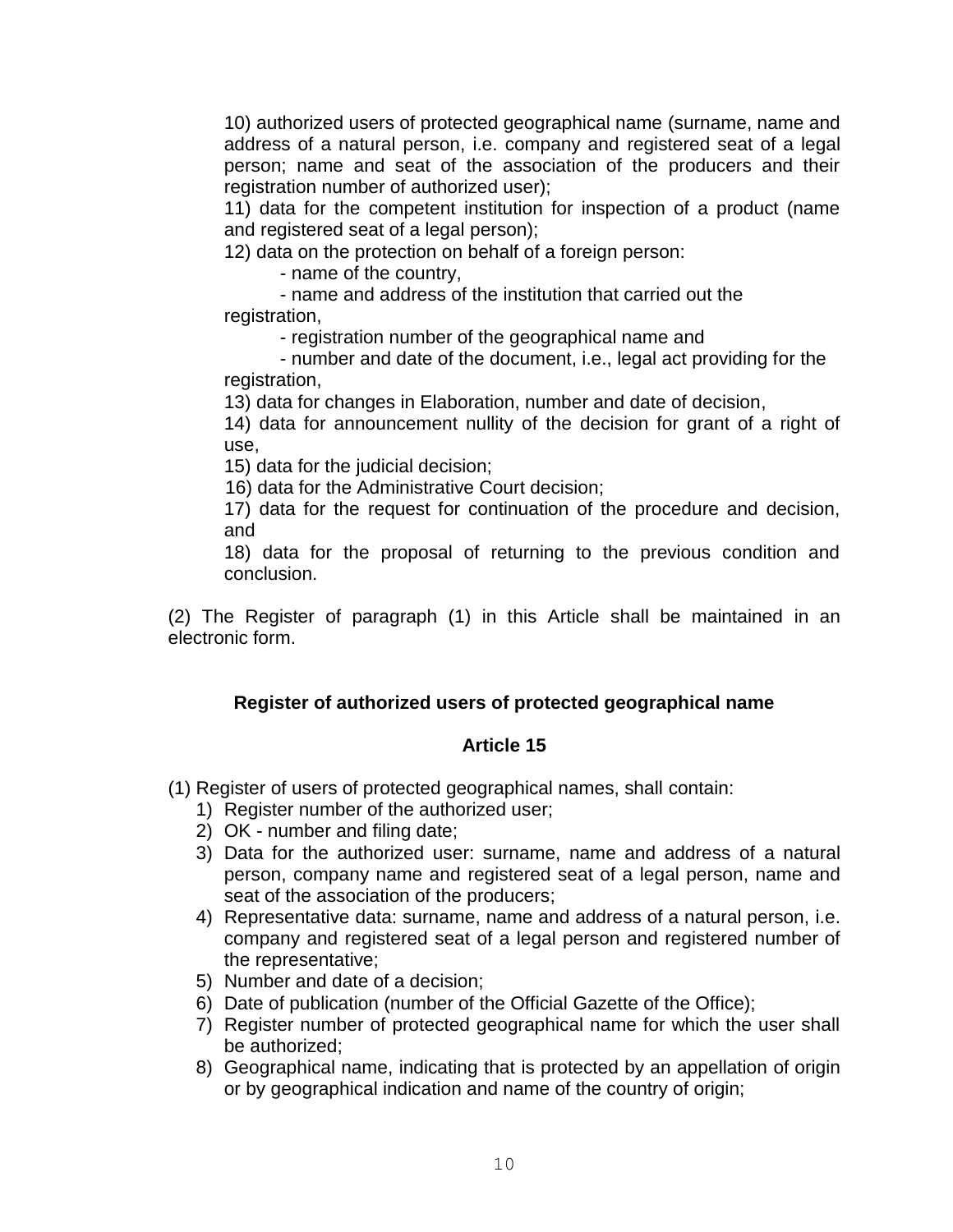- 9) Type of a product (to which the geographical name refers) and the type of the activity (performed by the authorized user);
- 10)The territory to which the authorized user belongs and the annual capacity of production;
- 11)Date for the right validity and data for the renewal of the right;
- 12)Data for the changes which refer to the authorized user: number and date of the request, number and date of decision and the change pursued;
- 13)Data for cancellation of the right of use (number and date of the request, number and date of the decision, legal ground and date of cancellation of that right;
- 14)Data for announcement a decision for grant of a right to use as nullity;
- 15)Data for the judicial decision;
- 16)Data for the Administrative Court decision;
- 17)Data for the request for continuation of the procedure and decision, and
- 18)Data for the proposal of returning to the previous condition and conclusion.

(2) The Register of paragraph (1) in this Article shall be maintaining in an electronic form.

# **V DATA ON PROTECTED GEOGRAPHICAL NAME AND AUTHORIZED USER THAT ARE PUBLICATED**

### **Publication of data for protected geographical name**

### **Article 16**

(1) In the Official Gazette of the Office the following data for protected geographical name shall be published:

- 1) Register number of geographical name;
- 2) Number and date of a decision for protection of geographical name;
- 3) Geographical name subject of protection indicating whether the protection is performed by an appellation of origin or geographical indication;
- 4) Type of a product to which the geographical name refers;
- 5) Name of geographical region or place from which the product originates and correctly determined borders;
- 6) Data for the country of origin;
- 7) Changes entered in the Register of the protected geographical name and
- 8) Data for announsement the decision for protected geographical name as nulity.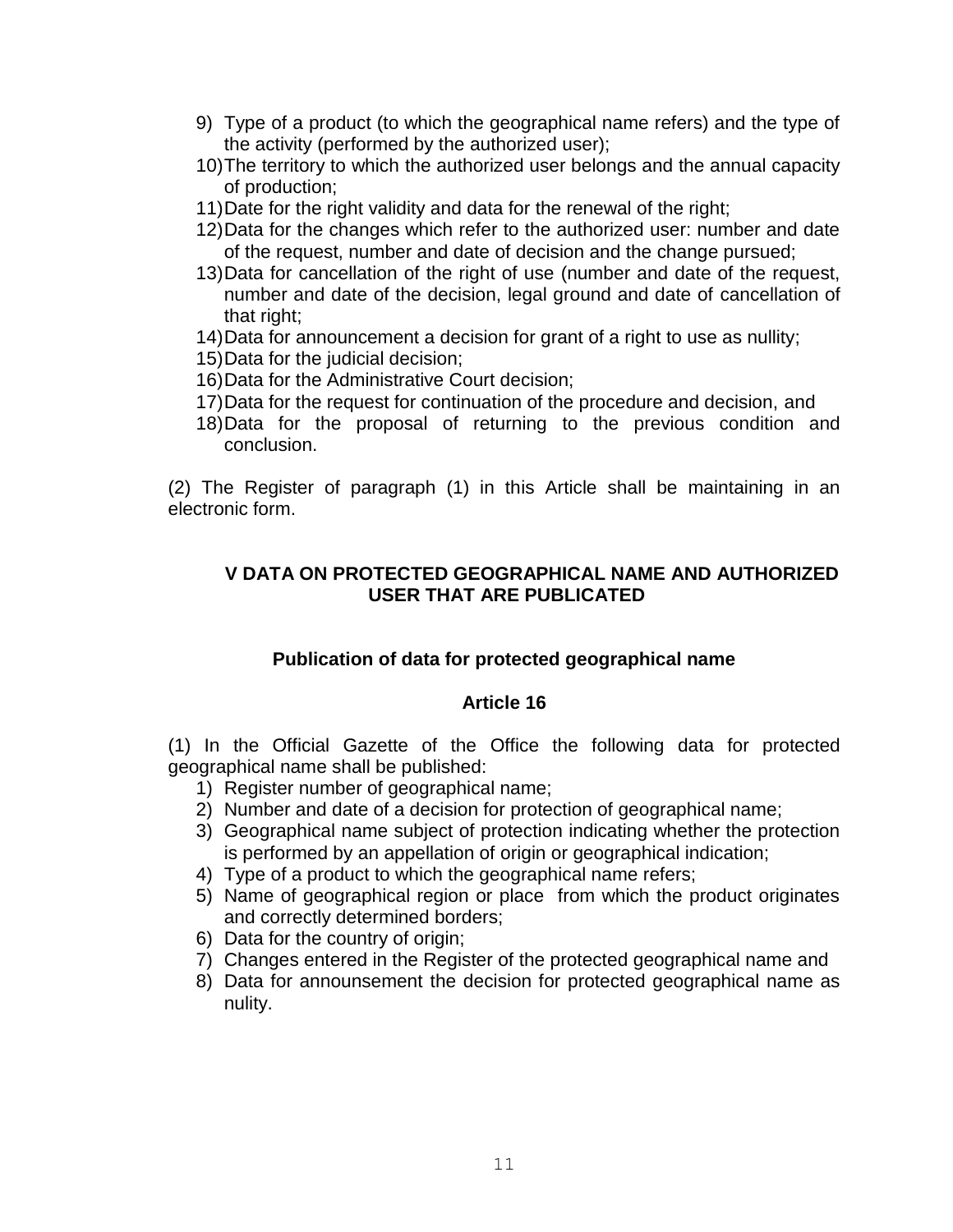# **Publication of data on the granted right of authorized user**

# **Article 17**

(1) In the Official Gazette of the Office the following data for the authorized users shall be published:

- 1) Register number of an authorized user;
- 2) Date and number of a decision for granting right of an authorized user;
- 3) Data for the authorized user: surname, name and address of a natural person, company name and business seat of a legal person, name and seat of the association of the producers;
- 4) Register number of geographical name for which the user is authorized;
- 5) Geographical name, indicating that the granted right for its use refers to appellation of origin or geographical indication;
- *6)* Type of a product to which the geographical name refers;
- 7) Territory to which belongs the authorized user, name of the geographical region or the place of performing certain activity;
- 8) Date of validity of the right of authorized user;
- 9) Changes entered in the Register of authorize users of protected geographical names;
- 10)Renewal of the right of use;
- 11)Data for cessation or cancellation of a right to use and ground for such cessation or cancellation of that right and
- 12)Data for announcement a decision for grant of a right of use as nullity.

# **VI. CERTIFICATE FOR GRANTED RIGHT OF AUTHORIZED USER**

# **Content of the certificate**

# **Article 18**

- (1) Certificate for granted right to an authorized user shall contain:
	- 1) Register number of the authorized user and date of granting the right of use;
	- 2) Data for the authorized user: surname, name and address of a natural person, company name and business seat of a legal person, name and seat of the association of the producers;
	- 3) Register number of the protected geographical name;
	- 4) Data for the country of origin;
	- 5) Geographical name, indicating that the granted right for its use refers to appellation of origin or geographical indication;
	- 6) Type of a product to which the geographical name refers and important features of it;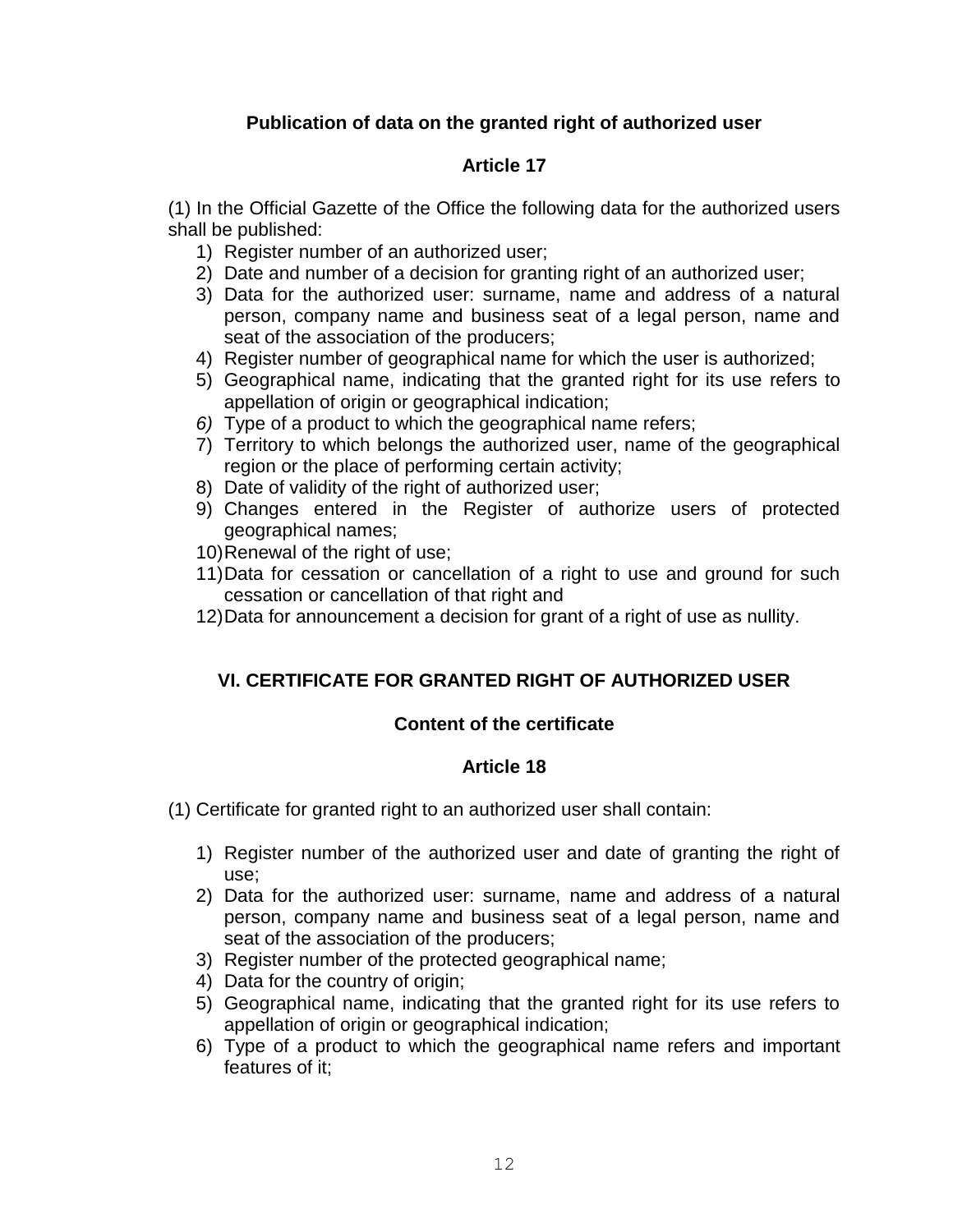- 7) Name of the geographical region from which the product originates and correctly determined borders;
- 8) Date of validity of the right of authorized user and
- 9) Date of issuing the certificate.

# **VII. ENTRY OF CHANGES IN THE REGISTERS**

### **Content and form of the request for entry of changes in the Register of protected geographical name**

### **Article 19**

(1) The request for the entry of changes in the Register of the protected geographical name shall be filed in the Form DZIS-GN2 on A4 paper size, in two copies.

(2) The following additional attachments shall be filed to the request of paragraph:

1) Evidence for a legal ground of the change;

2) Power of attorney for appropriate change, if the request for entering changes is filed through representative and

3) Evidence for paid appropriate fee.

(3) If the Act proving the legal ground is filed for the change of paragraph (2) 1) of this article, the Act shall be filed in original or a certified copy, completely or only the part, from which the change pursued is evident.

(4) The Form DZIS-GN 2 of paragraph is given in Appendix 3 and forms an integral part of this Regulation.

## **Content and form of the request for entry of changes in the appropriate Register of users of the protected geographical names**

### **Article 20**

(1) The request for the entry of changes in the appropriate register shall be filed in the Form DZIS-OK2 on A4 paper size, in two copies.

(2) To the request of paragraph (1) of this article the following attachments shall be filed:

- 1) Evidence for a legal ground of the change for which entry in register is requested;
- 2) Power of attorney for appropriate change, if the request for entering changes is filed through representative and
- 3) Evidence for paid appropriate fee.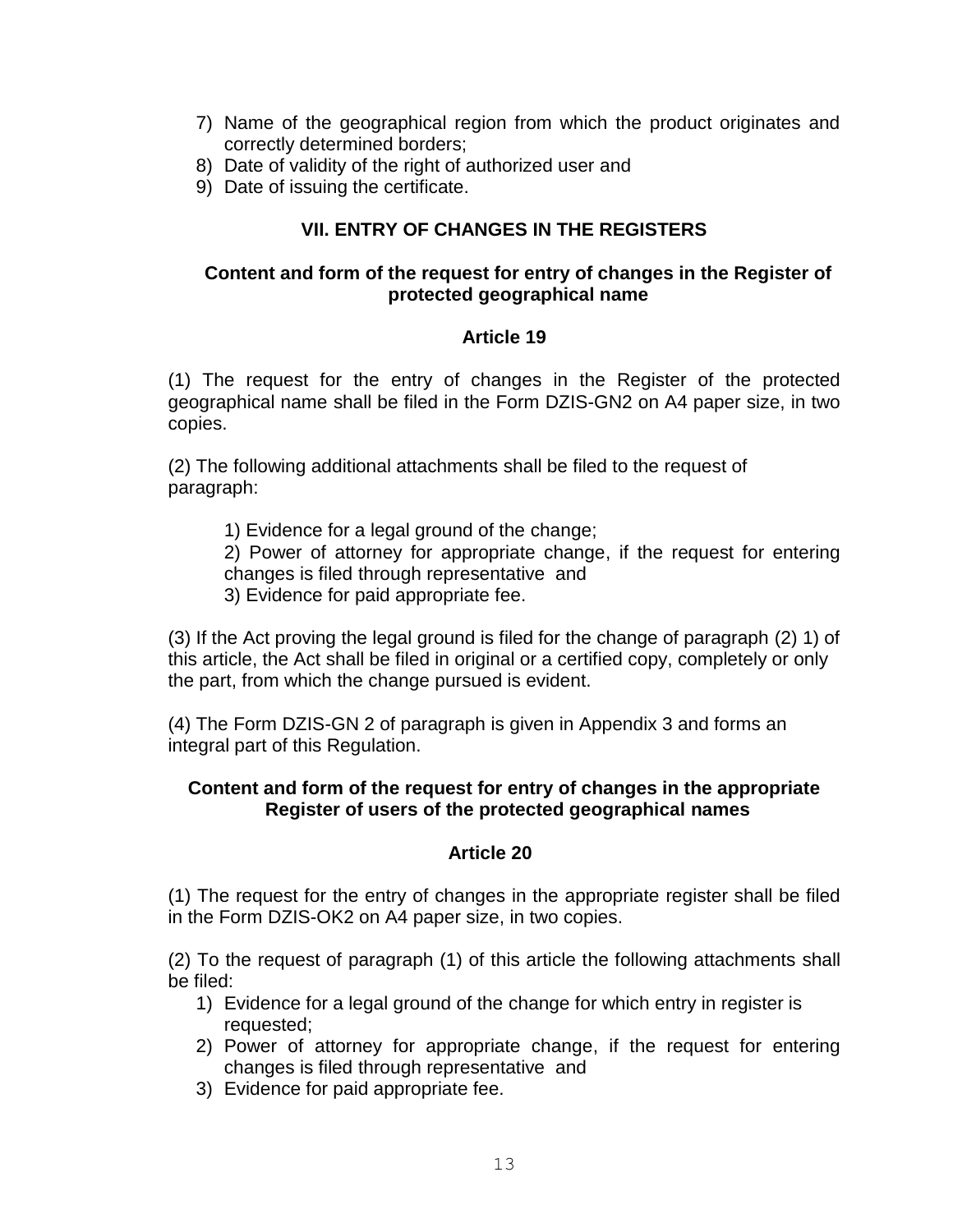(3) If the Act proving the legal ground is filed for the change of paragraph (2) 1) of this article, the Act is filed in original or a certified copy, completely or only the part, from which the change pursued is evident.

(4) The Form DZIS- OK2 of paragraph is given in Appendix 4 and forms an integral part of this Regulation.

### **VIII. RENEWAL OF THE VALIDITY OF RIGHT FOR USE OF THE PROTECTED GEOGRAPHICAL NAME**

## **Content and form of the request**

## **Article 21**

(1) The request for renewal of the validity of right for use of the protected geographical name shall be filed on the Form DZIS-OK3, on paper A4, in two copies.

(2) To the request of paragraph (1) of this article the following attachments shall be filed:

- 1) Evidence for performed control by a competent institution that the product produced by the applicant of the request fulfils the requirements for granting a right of use of the protected geographical name;
- 2) Power of attorney of the agent if the request has been filed through an agent;
- 3) Evidence that the fee for the request has been paid.

(4) The Form DZIS-OK is given in Appendix 5 and forms an integral part of this Regulation.

### **VIII. CANCELLATION OF DECISION FOR GRANT OF A RIGHT TO AUTHORIZED USER**

### **Content of the request**

### **Article 22**

(1) Request for cancellation of the decision for grant of a right of authorized user shall contain:

- 1) register number of the authorized user;
- 2) data for the authorized user: surname, name and address of a natural person, company name and registered seat of a legal person, name and seat of the association of the producers;